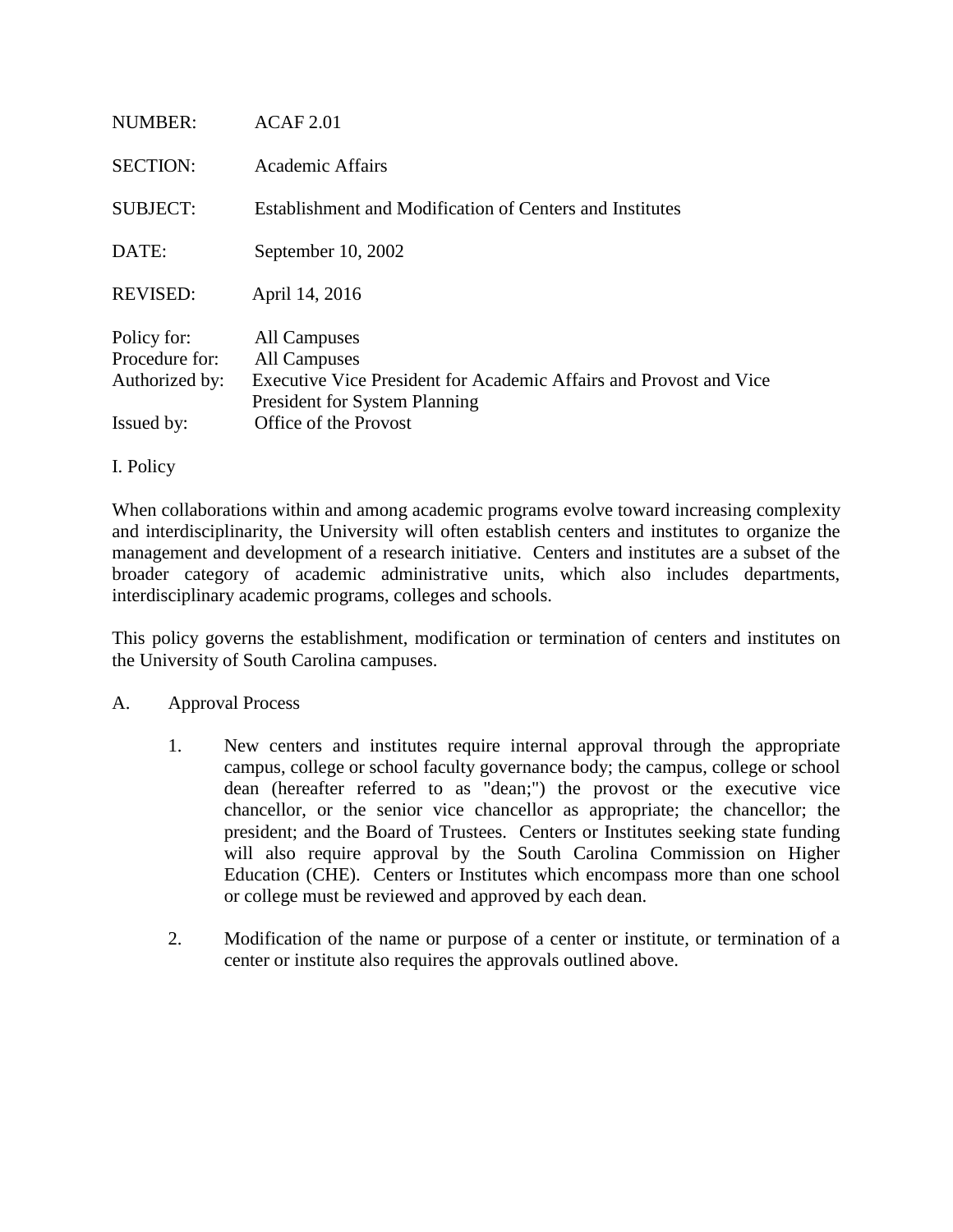3. The Academic Program Liaison (APL) serves as the main information resource on academic administrative unit actions. Units starting new centers and institutes should work with their APL in drafting the proposal.

Draft documents and notifications may be forwarded to the Office of the Provost for the Columbia and Regional Campuses and the Office of System Planning for USC Aiken, Beaufort and Upstate by the APL, but all formal program actions must be forwarded directly by the dean on the Columbia campus or by the respective chancellor.

B. Criteria for the Establishment or Review of Centers and Institutes

All centers and institutes at the University must address each of the following criteria:

- 1. Is the focal area critically important to the success of the University? Does it strengthen the USC mission? The center or institute must be driven by potential research, instruction, community engagement, and/or creative activities that contribute to the University's overall mission, but that are not academic degree or credit granting activities.
- 2. Is the center or institute potentially transforming? Will it allow us to become a leading program among peer institutions?
- 3. Will the center or institute influence others beyond those participating in the initiative itself? Does it draw new kinds of exceptionally talented faculty and students?
- 4. Will it make an impact on the outside world?
- 5. Will it successfully raise funds to support itself?
- C. Funding

Centers and Institutes are expected to seek external funding to support their activities. The University will consider requests for support from those centers and institutes that:

- express a major priority of the University;
- are stipulated by line-item state appropriations;
- require matching support for funding rather than full support; and/or
- are broadly interdisciplinary.
- D. Five-Year Review Cycle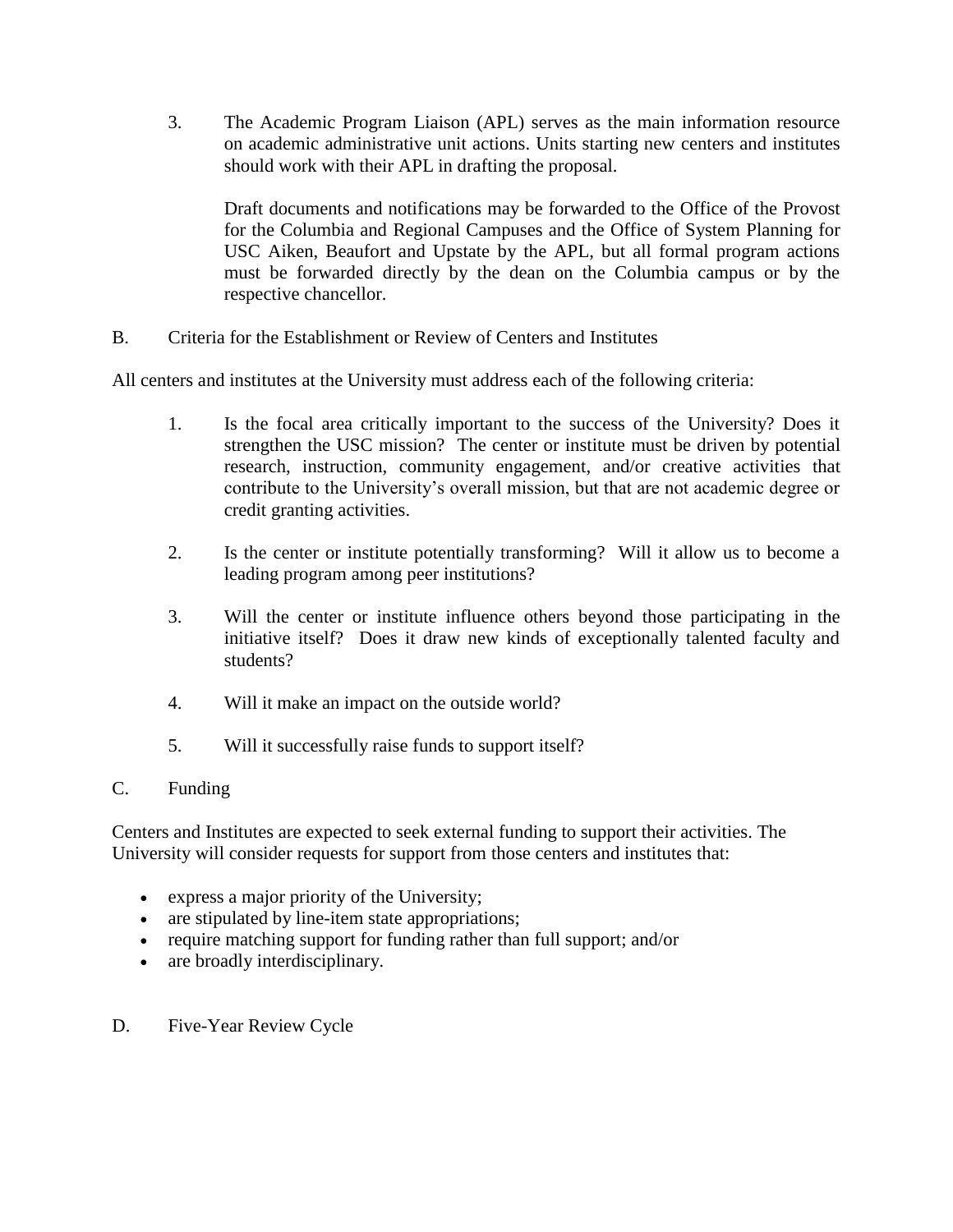New centers and institutes on all USC campuses are approved for a five-year period. Existing centers and institutes are reviewed by the dean on the Columbia campus and the Chancellors or his/her designee on the Aiken, Beaufort, Upstate and Regional campuses every five years.

# E Center and Institute Directors

Center and institute directors report to the dean on the Columbia campus and the chancellors or his/her designee on the Aiken, Beaufort, Upstate and Regional campuses unless otherwise indicated during establishment of the center. Center and institute directors are appointed to serve by a dean or chancellor, and any specific commitments to the director are to be indicated in a formal appointment letter. Directors may be released from some responsibility to their home academic units by their dean or chancellor.

# F University Centers and Institutes Inventory

The Office of Academic Programs in the Office of the Provost maintains the official inventory of University-recognized Centers and Institutes on the Columbia and Regional campuses. The inventory is updated annually and as changes occur. The Office of Academic Programs notifies the Office of the Vice President for Research of all changes to the official list of Centers and Institutes, and the Office of the Vice President for Research maintains the current list of research Centers and Institutes on their website at: http://www.sc.edu/about/offices\_and\_divisions/research/centersandfacilities/index.php. USC Aiken, Beaufort and Upstate each maintain their own official inventory.

### G Publications

Final approval by the Board of Trustees and CHE if appropriate is required prior to publication of approved changes in any University bulletins, brochures, websites and other internal and external materials.

- II. Procedure
- A. Procedure for all USC Campuses
	- 1. Establishment of Centers and Institutes
		- a. Preliminary Discussion with Academic Program Liaison (APL)

Before preparing a letter of intent or other proposal for a new center or institute on any campus, the faculty member or dean should contact the campus, college or school APL to review the required approval. A current list of APLs is available at: http://www.sc.edu/about/offices\_and\_divisions/provost/planning/academic programs/academic-program-liasons.php.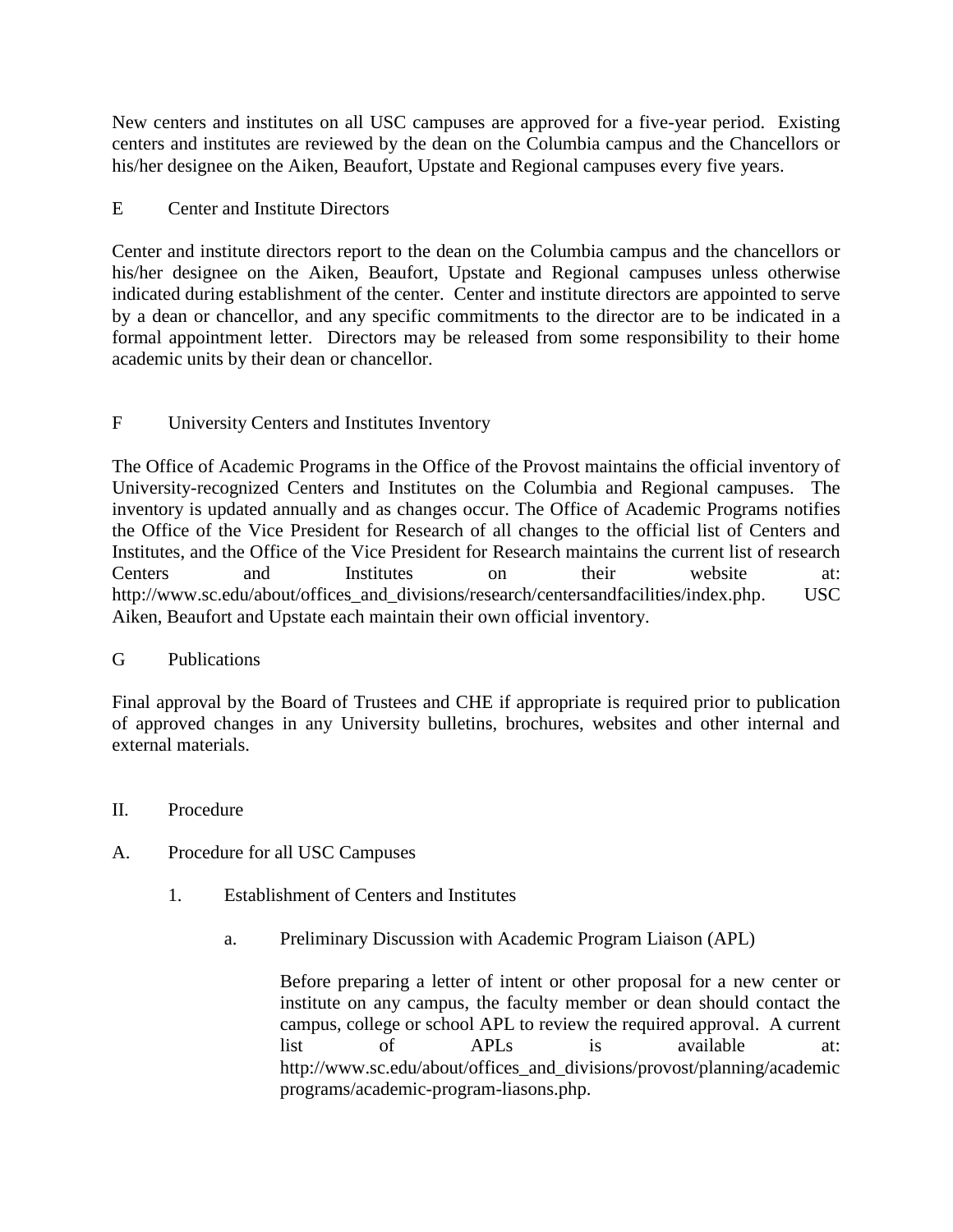b. Letter of Intent and College-Level Approval

A proposal for a new center or institute, comprised of a letter of intent, outlining the purposed, structure, and rationale for the unit, and the attached documents outlined below, must be approved at the dean or chancellor or their designee level before being forwarded to the Office of the Provost or Office of System Planning for university review and approval. The proposal must be no more than five pages, including the budget page, and must include the following:

- i. A justification, concisely stating the need for the proposed center or institute, a statement of purpose, and the proposed activities of the center or institute.
- ii. A statement explicitly defining the value added to the University as a result of the establishment of the center or institute. The relationship of the proposed center or institute to the University's mission and to other established centers or institutes or relevant University academic units should be described.
- iii. A list of the lead faculty members who will participate in the activities of the center or institute, to include an explanation of how each individual will add value to the proposed entity.
- iv. An estimate of the financial resources necessary by broad category as outlined on the attached budget form. Sources of financing for the center or institute must be presented and any requests for University support must be justified. Any financing described as "reallocation of existing funds" must also be explained.
- v. Along with the proposed date of implementation, a draft assessment plan that clearly outlines the criteria to be used to determine the success of the proposed center or institute at the end of five years.
- vi. As outlined below in Section II.A.1.d., proposals for new programs that plan to seek state appropriated funding must include a New Center Proposal Form to be filed with CHE if approved by the provost or vice president for system planning [\(http://www.che.sc.gov/InstitutionsEducators/AcademicPolicies,Pr](http://www.che.sc.gov/InstitutionsEducators/AcademicPolicies,Programs/AcademicPrograms.aspx) [ograms/AcademicPrograms.aspx\)](http://www.che.sc.gov/InstitutionsEducators/AcademicPolicies,Programs/AcademicPrograms.aspx).

The following must be provided as attachments to the proposal:

i. Current one page bio sketch for each lead faculty member.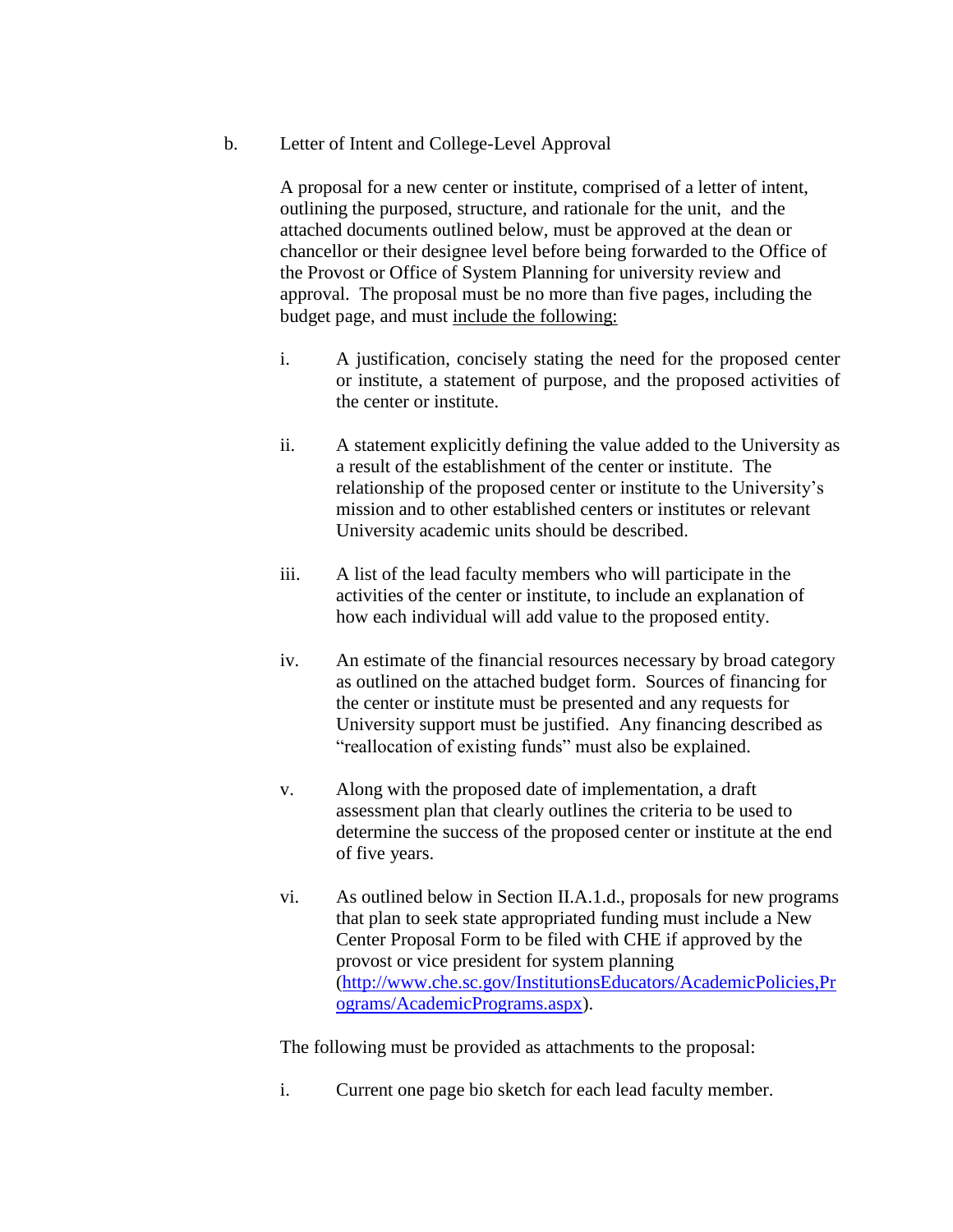- ii. Letters of support from participating faculty and administration.
- c. Review of Proposal

Following dean or chancellor approval, the letter of intent and attached documents will be forwarded by the dean to the provost on the Columbia campus. Proposals from Regional campuses will be forwarded to the provost through the chancellor of Palmetto College. Proposals from USC Aiken, Beaufort and Upstate will be forwarded to the vice president for system planning through the chancellors.

The provost or vice president for system planning will consider proposals with respect to the criteria outlined in Section I.B. For all proposals pertaining to research the provost or vice president for system planning will consult with the vice president for research. The provost's decision will be conveyed to the dean in writing. The vice president for system planning's decision will be conveyed to the chancellor in writing. Successful proposals will then be forwarded to the president and the Board of Trustees for approval.

d. State Appropriations

If new state appropriations are required or requested for the proposed center or institute, a New Center Proposal Form must be submitted to the Office of the Provost or Office of System Planning. After approval by the provost, it is then submitted for the approval of the president, the Board of Trustees, and the CHE. After approval from the vice president for system planning, the USC Aiken, Beaufort and Upstate proposals are submitted for approval of the president, the Board of Trustees and the CHE. Guidelines for new center approval by CHE are available at [http://www.che.sc.gov/CHE\\_Docs/academicaffairs/20141002PoliciesandP](http://www.che.sc.gov/CHE_Docs/academicaffairs/20141002PoliciesandProceduresforAcademicPrograms.pdf) [roceduresforAcademicPrograms.pdf](http://www.che.sc.gov/CHE_Docs/academicaffairs/20141002PoliciesandProceduresforAcademicPrograms.pdf)

e. Notification of Commission on Higher Education

For proposals that do not require additional state appropriations, following approval by the Board of Trustees, the Office of the Provost will complete the appropriate Notification of Change forms for transmittal to CHE.

- 2. Review of Existing Centers and Institutes
	- a. Annual Reporting

Centers and institutes must submit an annual report to the dean in which they address the following: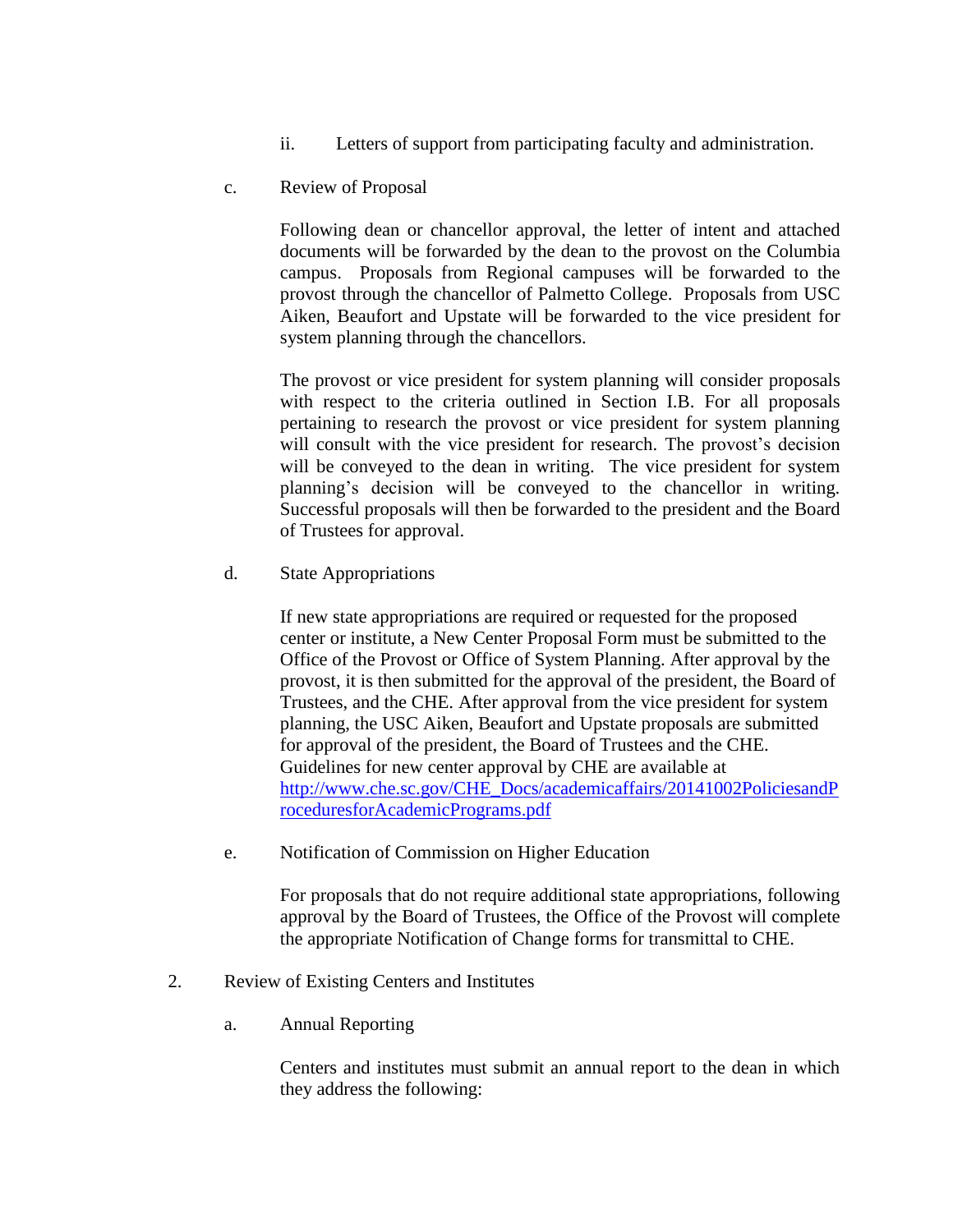- i. Changes from the prior year;
- ii. Progress toward prior year objectives;
- iii. Objectives (updated, both long- and short- term);
- iv. Quantitative benchmarks;
- v. Publications; and
- vi. Funding awards and proposals.

Annual reports should be submitted at the end of each academic year.

In preparation for the five-year review process outlined in Section II.A.2.b below, the report submitted at the end of the fourth year of existence for a new center or the fourth year following the last review for existing centers should be a comprehensive self-evaluation report.

- b. Five-Year Review Cycle
	- i. New Centers and Institutes

New centers and institutes will be approved initially for a five-year period. During the first semester of the fifth year, the center or institute will be evaluated by the dean or chancellor, to determine if continuation is justified. This review must include a peer review, which may be external at the dean's or chancellor's discretion.

The center or institute will be reviewed in a similar manner by the dean or chancellor every five years thereafter.

ii. Existing Centers and Institutes

Existing centers and institutes should be reviewed every five years. In consultation with the deans, the Office of the Provost will establish a review schedule for all existing centers which is prioritized according to center or institute longevity and history of past reviews. In consultation with the chancellors, the vice president for system planning will establish a review schedule for all existing centers prioritized according to the center institute longevity and the history of past reviews.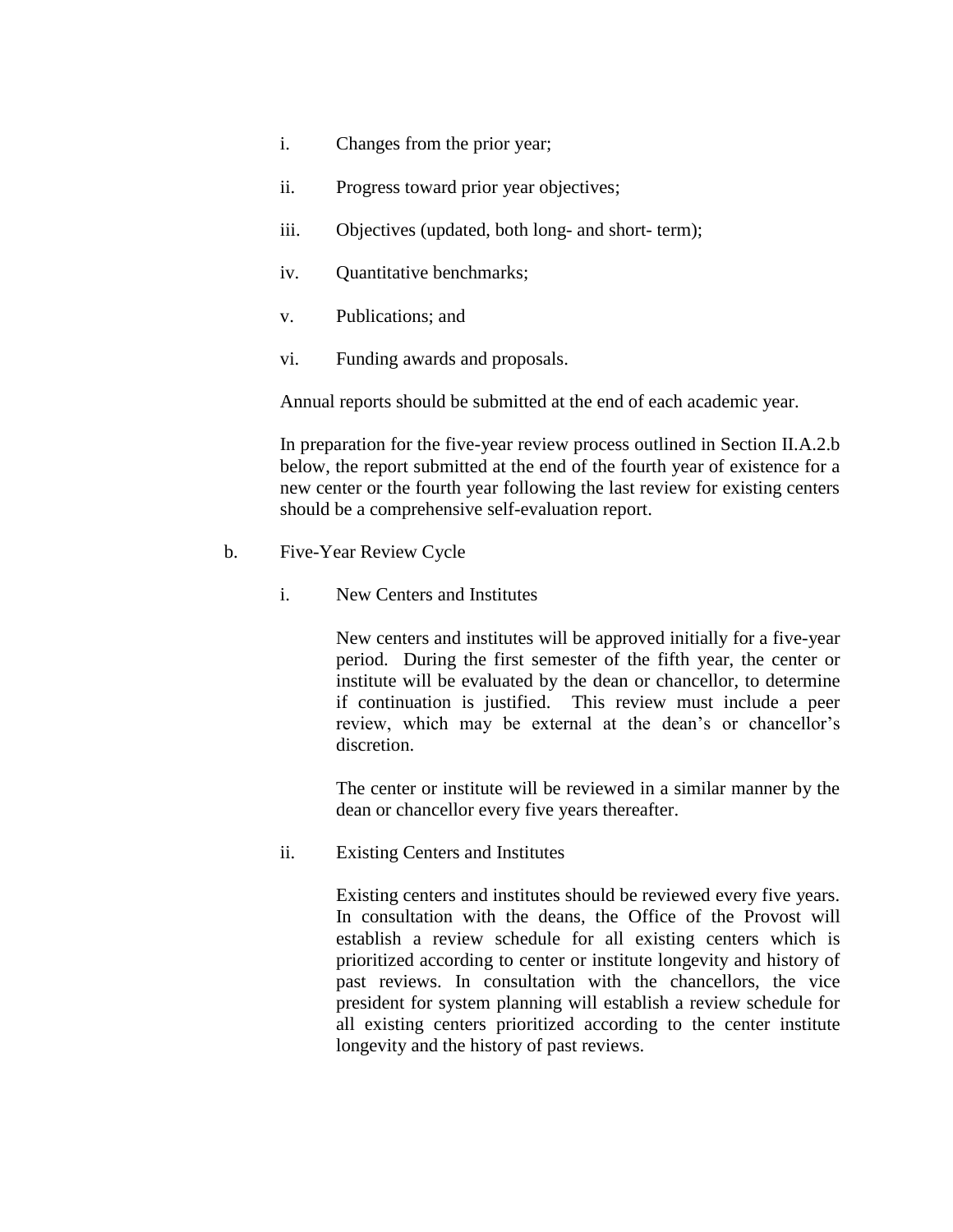The Office of the Provost or Office of System Planning will contact the deans or respective chancellor at the beginning of each academic year to indicate which centers and institutes are scheduled for review during that year.

c. Review Criteria

New and existing centers and institutes will be evaluated according to the criteria outlined in Section I.B as well as:

- i. the extent to which they have met the stated goals and objectives as originally proposed;
- ii. the extent to which the long term funding objectives have been met in a progression towards financial stability; and
- iii. evidence of effectiveness or impact.

Such evaluations will also provide recommendations for enhancement of the center's productivity, and assess the national and international standing and impact of the center.

d. Peer Reviewers

The dean or chancellor should develop a list of up to ten names of recognized scholars with the appropriate expertise, and who do not have a conflict of interest or formal relationship with the existing center or institute. The choice of whether to conduct an external review, an internal review, or a blend of the two is at the dean's or chancellor's discretion. The review panel is responsible for reporting their findings to the dean or chancellor.

e. Coordination and Funding of Review

The dean or chancellor is responsible for coordination of the review as well as covering all costs associated with the review process.

f. Evaluation Report

Following the review process, the dean or chancellor will prepare an evaluation report based on the review criteria in Section II.A.2.c. and on the peer review panel report, with a specific recommendation to the provost or vice president for system planning. The report should be submitted no later than three months prior to the end of the second semester of the academic year.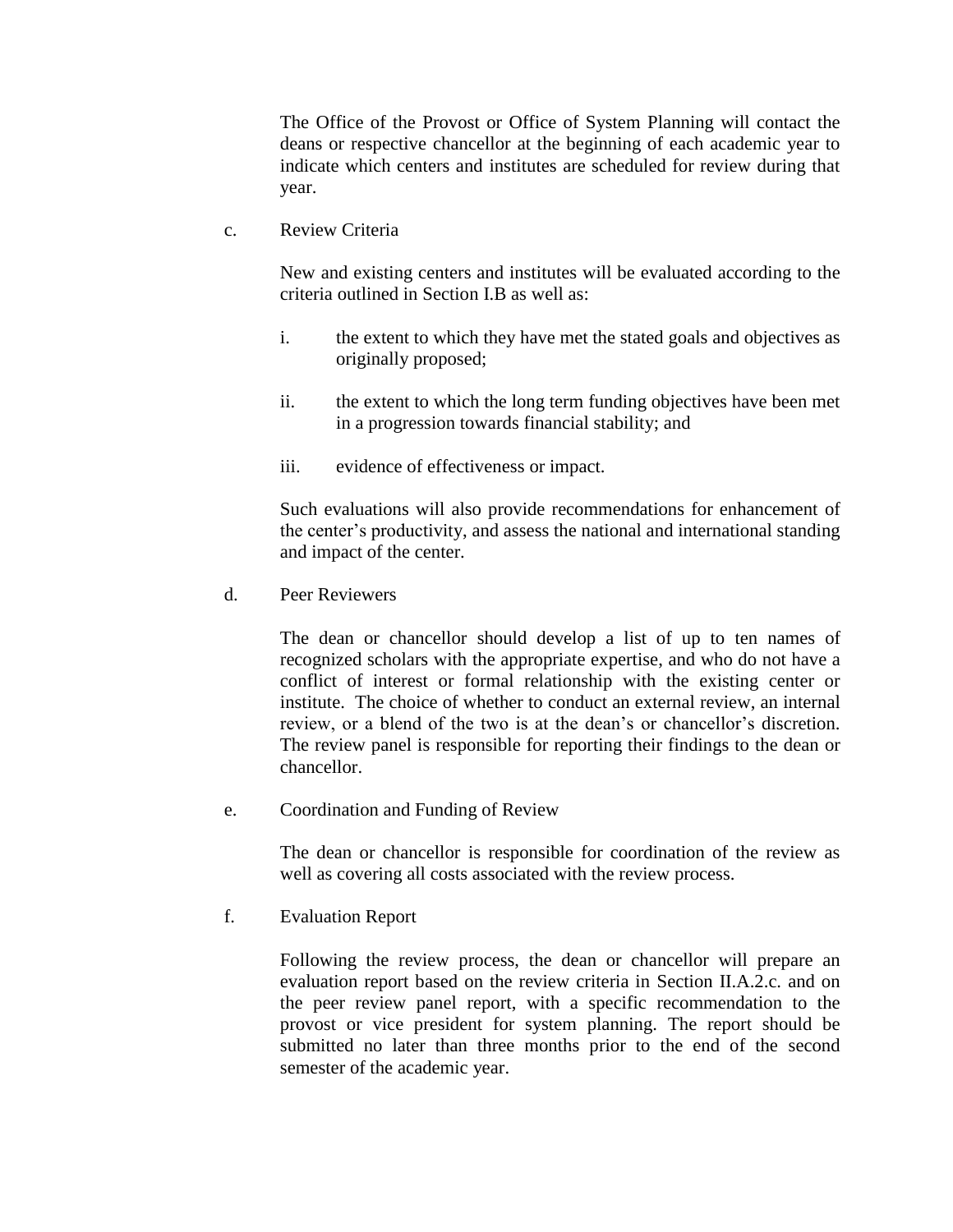g. Outcome of the Review Process

The provost will review the evaluation report, consulting with the vice president for research for all centers and institutes pertaining to research, and then make a final decision regarding the future of the center or institute. The vice president for system planning will review the evaluation reports for centers and institutes at Aiken, Beaufort and Upstate, consulting with the vice president for research for all centers and institutes pertaining to research, and then make a final decision regarding the future of the center or institute.

- 3. Modification and Terminations
	- a. Name Changes or Other Modifications of a Center or Institute

Name changes and other modifications to a center or institute must be approved by the provost or vice president for system planning; the president and the Board of Trustees. The Office of the Provost will update the university inventory and notify CHE, the Office of the Vice President for Research, and the Registrar's office for bulletin entry. USC Aiken, Beaufort and Upstate maintain their own inventory.

b. Termination of a Center or Institute

If a decision is made to terminate a center or institute the dean or chancellor must make a recommendation to the provost or vice president for system planning as outlined in Section II.A.2.f. Terminations will normally be the result of lack of adequate progress, changes in University priorities or strategic direction, or changes in the availability of sufficient financial resources to sustain a viable center.

Terminations may be initiated by the unit housing the center or institute, the provost, or the vice president for system planning. If initiated by the provost or vice president for system planning, provisions will be made for timely notification of the dean or chancellor and the center or institute director.

If the final decision is to terminate the center or institute, the Office of the Provost will remove the center or institute from the USC Columbia inventory. Comprehensive campus centers or institutes will be deleted from the USC Aiken, Beaufort and Upstate inventories. The Office of the Provost or the Office of System Planning will notify the Board of Trustees and CHE as appropriate.

B. Appendices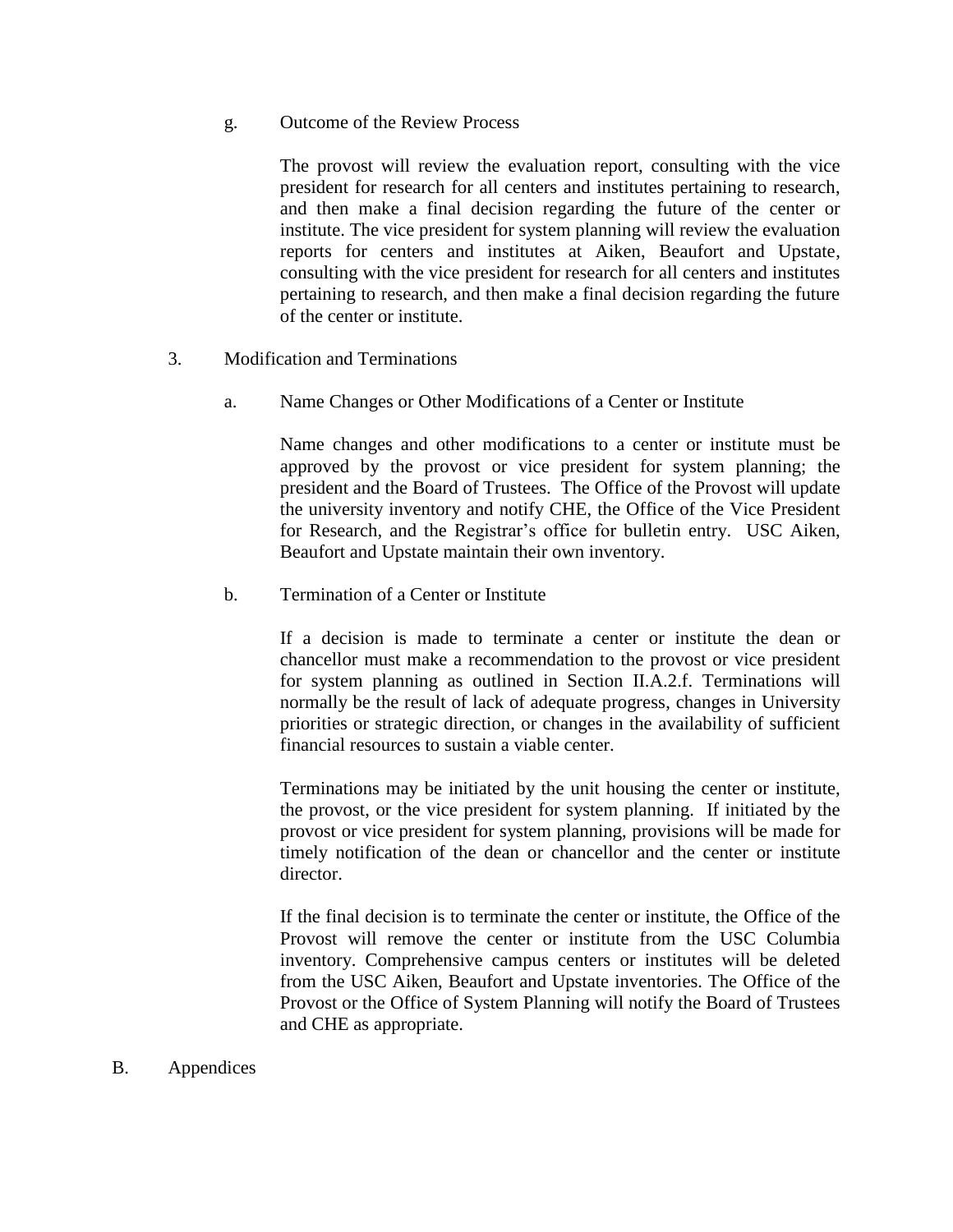### Appendix A: Budget Plan

III. Related Policies

University Policy ACAF 2.02 Establishment and Modification of Academic Administrative Units

University Policy ACAF 2.00 Creation, Revision and Termination of Academic Programs

# IV. Reason for Revision

Revised to clarify approval process and updated to reflect current practices. Initial approval period changed from three to five years. Procedures added regarding name changes, terminations, and the five-year review cycle.